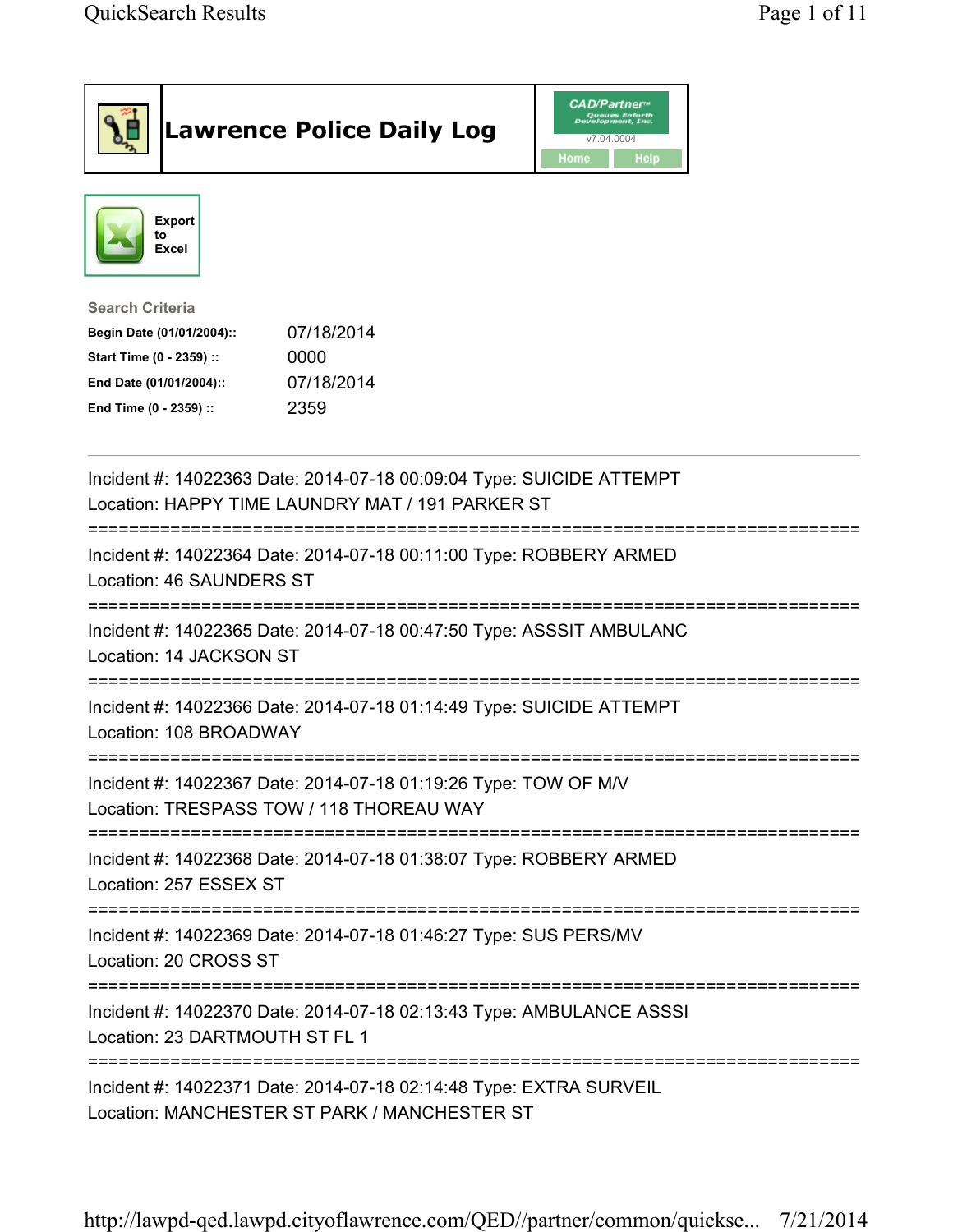| Incident #: 14022372 Date: 2014-07-18 03:06:18 Type: UNWANTEDGUEST<br>Location: 19 BIGELOW ST FL 2                               |
|----------------------------------------------------------------------------------------------------------------------------------|
| Incident #: 14022373 Date: 2014-07-18 03:08:36 Type: DOMESTIC/PAST<br>Location: 5 LEROY AV                                       |
| Incident #: 14022374 Date: 2014-07-18 03:50:14 Type: DISTURBANCE<br>Location: 127 BENNINGTON ST FL 2                             |
| Incident #: 14022375 Date: 2014-07-18 04:03:41 Type: ALARM/BURG<br>Location: UNIT B / 38 MAY ST                                  |
| Incident #: 14022376 Date: 2014-07-18 04:12:42 Type: MAN DOWN<br>Location: MANCHESTER ST & MAY ST                                |
| Incident #: 14022377 Date: 2014-07-18 04:49:02 Type: ALARMS<br>Location: 581 ANDOVER ST<br>===================================== |
| Incident #: 14022378 Date: 2014-07-18 07:05:46 Type: TOW OF M/V<br>Location: 18 ROWE ST<br>;==============================       |
| Incident #: 14022379 Date: 2014-07-18 07:10:59 Type: MEDIC SUPPORT<br>Location: 33 FITZ ST                                       |
| Incident #: 14022380 Date: 2014-07-18 07:16:38 Type: RECOV/STOL/MV<br>Location: ERVING AV & WALNUT ST                            |
| Incident #: 14022381 Date: 2014-07-18 07:33:26 Type: UNATENEDCHILD<br>Location: AMESBURY ST & HAVERHILL ST                       |
| Incident #: 14022382 Date: 2014-07-18 07:49:38 Type: ALARMS<br>Location: 155 HAVERHILL ST                                        |
| Incident #: 14022383 Date: 2014-07-18 07:59:04 Type: MAL DAMAGE<br>Location: 230 WATER ST FL 1                                   |
| =================================<br>Incident #: 14022385 Date: 2014-07-18 08:05:21 Type: MAL DAMAGE<br>Location: 66 EASTON ST   |
| Incident #: 14022384 Date: 2014-07-18 08:07:10 Type: MV/BLOCKING<br>Lootion: ANN LIARADOLIIDE OT                                 |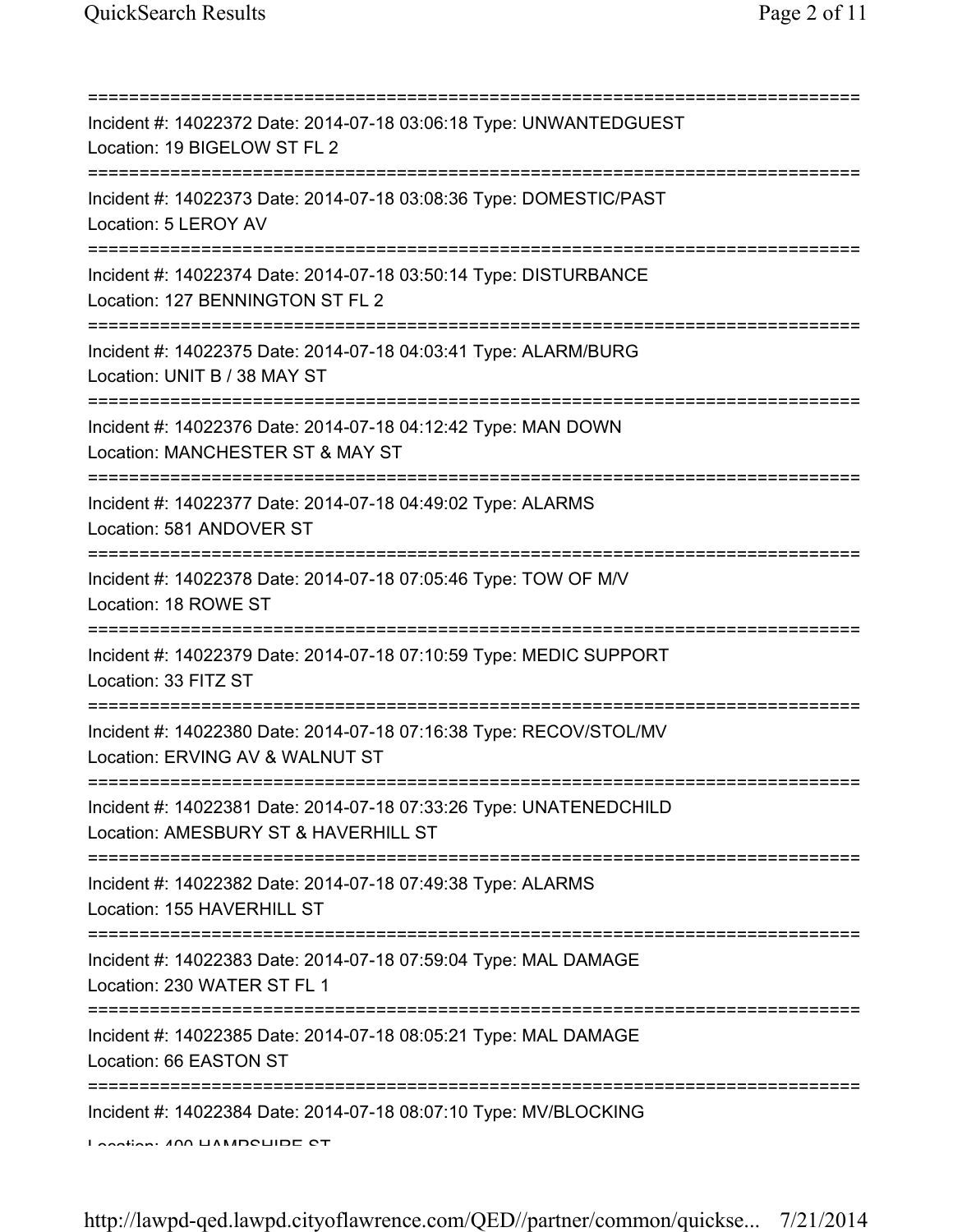| Incident #: 14022386 Date: 2014-07-18 08:13:53 Type: TOW OF M/V<br>Location: FERRY ST & PLEASANT ST<br>==========================              |
|------------------------------------------------------------------------------------------------------------------------------------------------|
| Incident #: 14022387 Date: 2014-07-18 08:22:09 Type: DRUG VIO<br><b>Location: JACKSON ST</b>                                                   |
| Incident #: 14022388 Date: 2014-07-18 08:31:51 Type: TOW OF M/V<br>Location: BELMONT ST & KENDRICK ST                                          |
| Incident #: 14022389 Date: 2014-07-18 08:50:31 Type: MAL DAMAGE<br>Location: 30 WASHINGTON ST                                                  |
| =========================<br>Incident #: 14022390 Date: 2014-07-18 08:52:23 Type: MAL DAMAGE<br>Location: 52 BROOKFIELD ST                     |
| Incident #: 14022391 Date: 2014-07-18 09:10:28 Type: ALARM/BURG<br>Location: LAWRENCE BRANCH LIBRARY / 135 PARKER ST                           |
| :================<br>Incident #: 14022392 Date: 2014-07-18 09:13:42 Type: LARCENY/PAST<br>Location: 215 MARKET ST                              |
| Incident #: 14022393 Date: 2014-07-18 09:20:39 Type: B&E/MV/PAST<br>Location: 22 DOYLE ST                                                      |
| Incident #: 14022394 Date: 2014-07-18 09:25:46 Type: MAL DAMAGE<br>Location: 91-93 NEWTON ST                                                   |
| Incident #: 14022395 Date: 2014-07-18 09:37:59 Type: MAL DAMAGE<br>Location: 42 WILLOW ST                                                      |
| Incident #: 14022396 Date: 2014-07-18 09:58:35 Type: SUS PERS/MV<br>Location: 22 ALLYN TER                                                     |
| ======================================<br>Incident #: 14022397 Date: 2014-07-18 10:05:32 Type: ASSIST FIRE<br>Location: 23 BOXFORD ST FL 1STFL |
| Incident #: 14022398 Date: 2014-07-18 10:19:19 Type: B&E/PAST<br>Location: 243 FERRY ST                                                        |
| Incident #: 14022399 Date: 2014-07-18 10:25:38 Type: MAL DAMAGE                                                                                |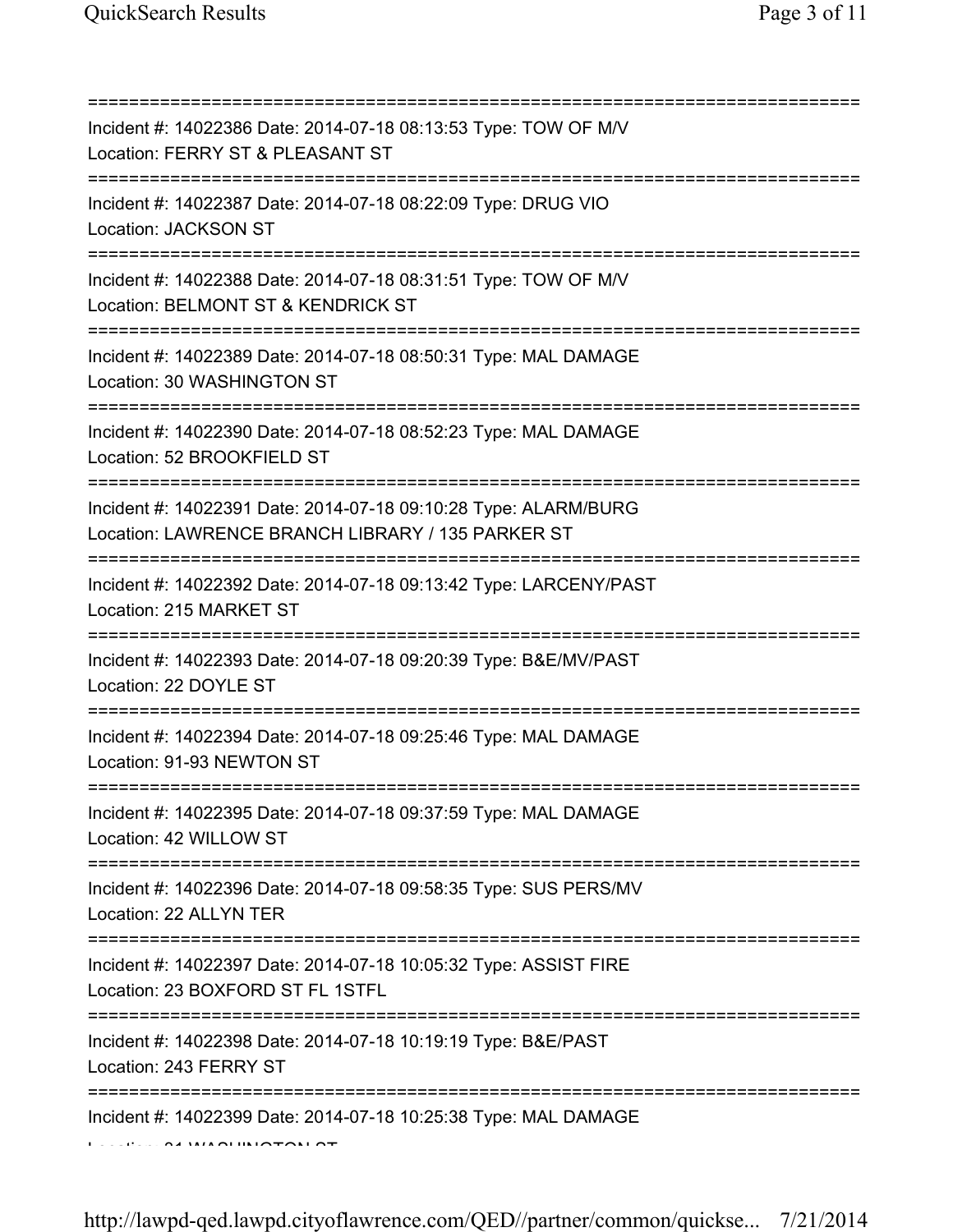Location: 147 BAILEY ST

=========================================================================== Incident #: 14022400 Date: 2014-07-18 10:37:18 Type: ALARM/BURG Location: BERUBE RENTAL AGCY, INC / 660 S UNION ST =========================================================================== Incident #: 14022401 Date: 2014-07-18 10:55:50 Type: TOW OF M/V Location: 199 NEWBURY ST =========================================================================== Incident #: 14022402 Date: 2014-07-18 11:05:28 Type: MAL DAMAGE Location: 245 HIGH ST =========================================================================== Incident #: 14022403 Date: 2014-07-18 11:16:02 Type: SUS PERS/MV Location: FOSTER ST & SPRINGFIELD ST =========================================================================== Incident #: 14022404 Date: 2014-07-18 11:23:32 Type: HIT & RUN M/V Location: ESSEX ST & MARGIN ST =========================================================================== Incident #: 14022405 Date: 2014-07-18 11:27:43 Type: TOW OF M/V Location: 276 LAWRENCE ST =========================================================================== Incident #: 14022406 Date: 2014-07-18 11:31:55 Type: MAL DAMAGE Location: 30 FARNHAM ST =========================================================================== Incident #: 14022407 Date: 2014-07-18 11:33:39 Type: MAL DAMAGE Location: METHUEN ST & NEWBURY ST =========================================================================== Incident #: 14022409 Date: 2014-07-18 11:44:21 Type: MAL DAMAGE Location: 6 DIAMOND ST #25 =========================================================================== Incident #: 14022408 Date: 2014-07-18 11:44:38 Type: MEDIC SUPPORT Location: DAISY ST & HOLLY ST =========================================================================== Incident #: 14022410 Date: 2014-07-18 12:04:35 Type: M/V STOP Location: 234 HAVERHILL ST =========================================================================== Incident #: 14022411 Date: 2014-07-18 12:14:57 Type: AUTO ACC/NO PI Location: 11 LAWRENCE ST =========================================================================== Incident #: 14022412 Date: 2014-07-18 12:18:33 Type: DRUG VIO Location: EXCHANGE ST & PARK ST =========================================================================== Incident #: 14022413 Date: 2014-07-18 12:21:09 Type: LIC PLATE STO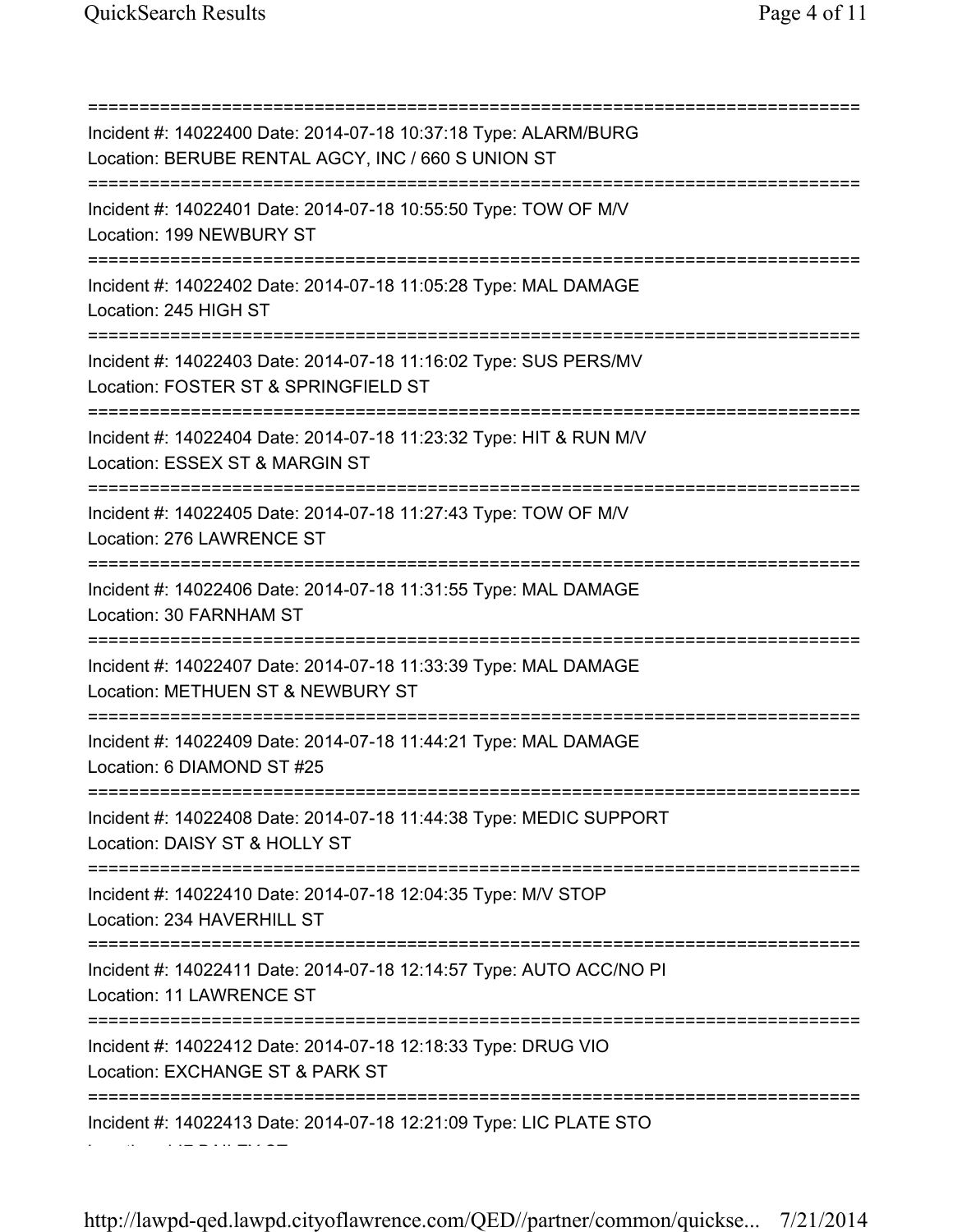=========================================================================== Incident #: 14022414 Date: 2014-07-18 12:39:15 Type: LARCENY/PAST Location: ST MARY'S CEMETARY GARAGE / 29 BARKER ST =========================================================================== Incident #: 14022415 Date: 2014-07-18 12:46:20 Type: UNWANTEDGUEST Location: 15 GROVE ST FL 1ST =========================================================================== Incident #: 14022416 Date: 2014-07-18 12:51:38 Type: SUS PERS/MV Location: 952 ESSEX ST =========================================================================== Incident #: 14022417 Date: 2014-07-18 13:06:50 Type: TOW OF M/V Location: 255 ESSEX ST =========================================================================== Incident #: 14022418 Date: 2014-07-18 13:11:03 Type: FIGHT Location: 364 ANDOVER ST FL 2ND FL =========================================================================== Incident #: 14022419 Date: 2014-07-18 13:23:00 Type: TOW OF M/V Location: NEWTON ST & SALEM ST =========================================================================== Incident #: 14022420 Date: 2014-07-18 13:23:53 Type: AUTO ACC/NO PI Location: LAWRENCE ST & MYRTLE ST =========================================================================== Incident #: 14022421 Date: 2014-07-18 13:24:19 Type: THREATS Location: 1 MARKET ST =========================================================================== Incident #: 14022422 Date: 2014-07-18 13:37:10 Type: ALARM/BURG Location: UNITED METHODIST / 276 ESSEX ST =========================================================================== Incident #: 14022423 Date: 2014-07-18 13:39:40 Type: DISTURBANCE Location: PROFESSIONAL CARWASH DETAILING / 171 JACKSON ST =========================================================================== Incident #: 14022424 Date: 2014-07-18 13:44:31 Type: M/V STOP Location: CHESTNUT ST & LAWRENCE ST =========================================================================== Incident #: 14022425 Date: 2014-07-18 13:48:21 Type: TOW OF M/V Location: 91 E HAVERHILL ST =========================================================================== Incident #: 14022426 Date: 2014-07-18 13:48:26 Type: 209A/SERVE Location: 667 ESSEX ST =========================================================================== Incident #: 14022427 Date: 2014-07-18 13:51:25 Type: M/V STOP

http://lawpd-qed.lawpd.cityoflawrence.com/QED//partner/common/quickse... 7/21/2014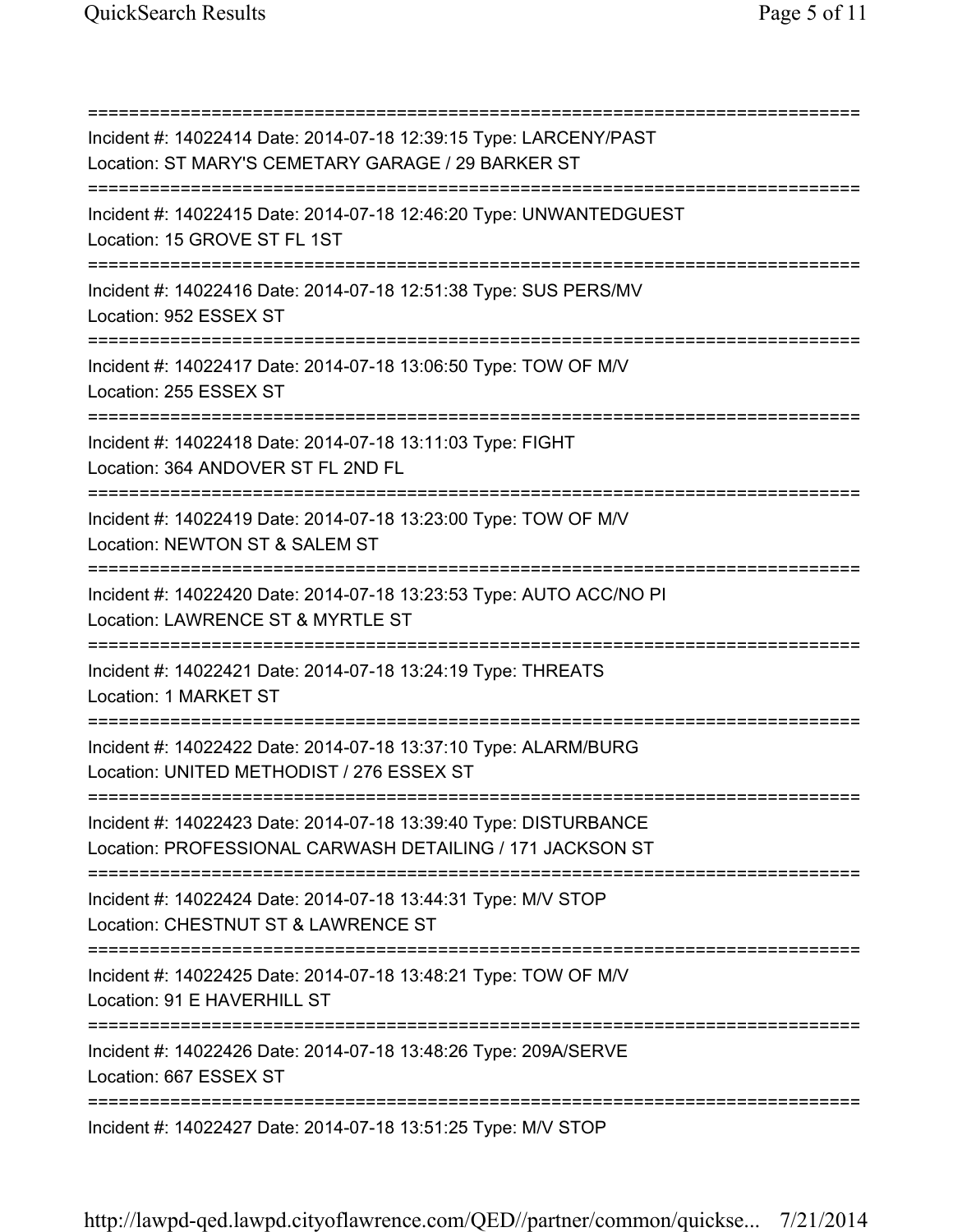=========================================================================== Incident #: 14022428 Date: 2014-07-18 13:57:20 Type: TOW OF M/V Location: 58 EXCHANGE ST =========================================================================== Incident #: 14022429 Date: 2014-07-18 14:01:47 Type: PARK & WALK Location: BRADFORD ST & BROADWAY =========================================================================== Incident #: 14022430 Date: 2014-07-18 14:03:56 Type: CK WELL BEING Location: 715 HAVERHILL ST =========================================================================== Incident #: 14022431 Date: 2014-07-18 14:06:34 Type: INVEST CONT Location: 140 BROADWAY =========================================================================== Incident #: 14022432 Date: 2014-07-18 14:09:14 Type: B&E/MV/PAST Location: 75 CHESTER ST =========================================================================== Incident #: 14022433 Date: 2014-07-18 14:29:48 Type: ALARM/BURG Location: 381 HAVERHILL ST =========================================================================== Incident #: 14022434 Date: 2014-07-18 14:34:56 Type: DISTURBANCE Location: 8 BENNETT ST =========================================================================== Incident #: 14022435 Date: 2014-07-18 14:36:01 Type: AUTO ACC/PI Location: LOWELL ST & MARGIN ST =========================================================================== Incident #: 14022436 Date: 2014-07-18 14:39:29 Type: ROBBERY UNARM Location: METRO CREDIT UNION / 215 S BROADWAY =========================================================================== Incident #: 14022437 Date: 2014-07-18 14:41:21 Type: LIC PLATE STO Location: 517 HAVERHILL ST =========================================================================== Incident #: 14022439 Date: 2014-07-18 15:00:01 Type: LARCENY/PAST Location: ADVANCED AUTO PARTS / 183 BROADWAY =========================================================================== Incident #: 14022438 Date: 2014-07-18 15:00:31 Type: TOW OF M/V Location: 351 LAWRENCE ST =========================================================================== Incident #: 14022440 Date: 2014-07-18 15:08:56 Type: AUTO ACC/NO PI Location: 15 MERRIMACK ST =========================================================================== Incident #: 14022441 Date: 2014-07-18 15:25:57 Type: ALARM/BURG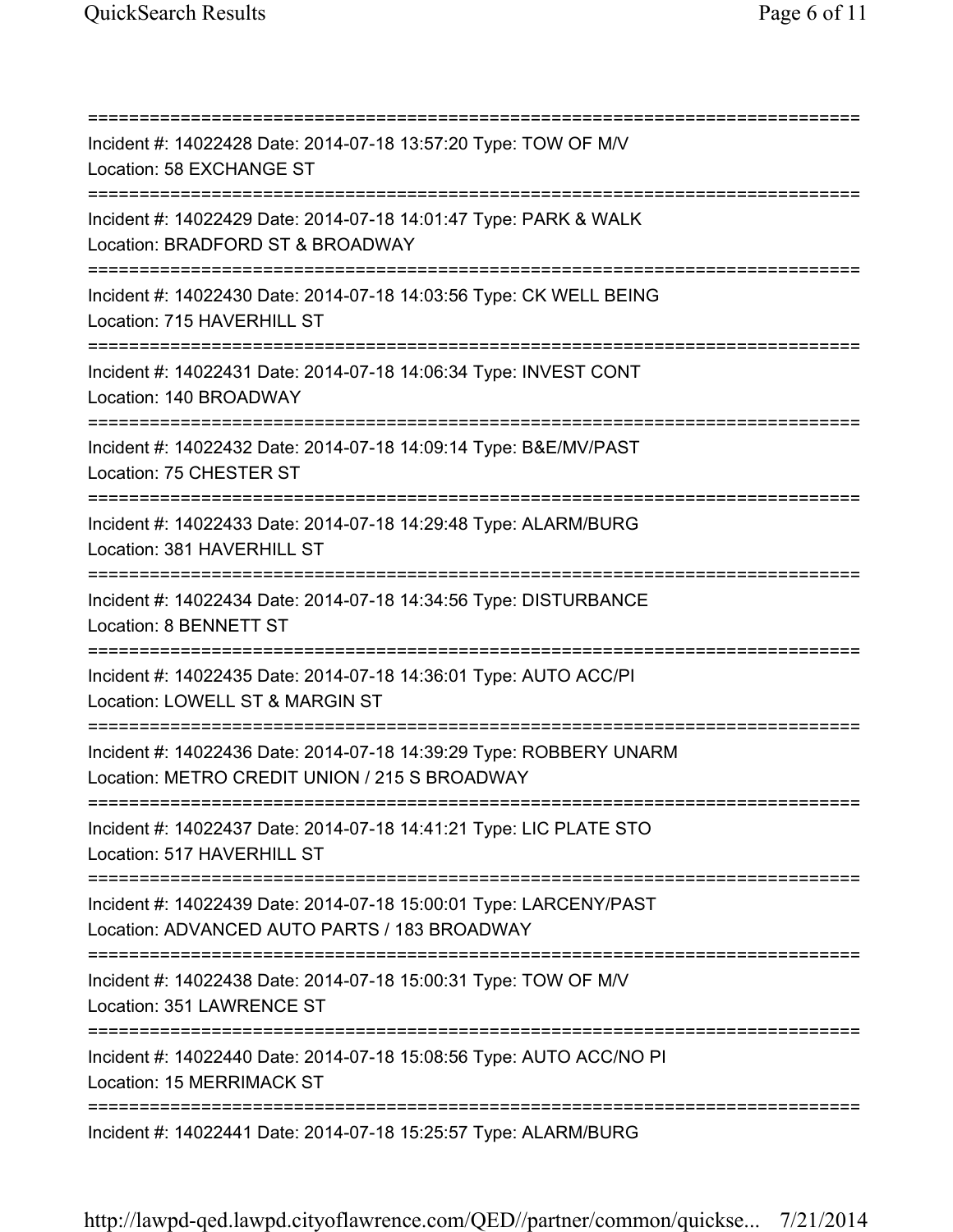Location: 47 SPRUCE ST =========================================================================== Incident #: 14022442 Date: 2014-07-18 15:40:33 Type: CK WELL BEING Location: 8 CHELMSFORD ST FL 1STFL =========================================================================== Incident #: 14022443 Date: 2014-07-18 15:41:37 Type: HIT & RUN M/V Location: MERRIMACK ST & PARKER ST =========================================================================== Incident #: 14022444 Date: 2014-07-18 15:56:43 Type: M/V STOP Location: ANDOVER ST & S BROADWAY =========================================================================== Incident #: 14022445 Date: 2014-07-18 16:09:05 Type: ALARM/BURG Location: 79 RESERVOIR ST =========================================================================== Incident #: 14022446 Date: 2014-07-18 16:11:09 Type: DISTURBANCE Location: 107 MARGIN ST =========================================================================== Incident #: 14022447 Date: 2014-07-18 16:21:19 Type: INVESTIGATION Location: HIDALGO MULTI SERVICES / 408 BROADWAY =========================================================================== Incident #: 14022448 Date: 2014-07-18 16:34:49 Type: ALARM/HOLD Location: TITOS / 265 ESSEX ST =========================================================================== Incident #: 14022449 Date: 2014-07-18 16:54:18 Type: 209A/SERVE Location: 24 MEDFORD ST =========================================================================== Incident #: 14022450 Date: 2014-07-18 17:18:41 Type: ALARM/BURG Location: LEAHY SCHOOL / 100 ERVING AV =========================================================================== Incident #: 14022451 Date: 2014-07-18 17:24:28 Type: LOCKOUT Location: 8 E HAVERHILL ST =========================================================================== Incident #: 14022452 Date: 2014-07-18 17:30:59 Type: SUS PERS/MV Location: 53 BASSWOOD ST =========================================================================== Incident #: 14022453 Date: 2014-07-18 17:39:09 Type: TENANT PROB Location: 18 SARGENT ST FL 1 =========================================================================== Incident #: 14022454 Date: 2014-07-18 17:44:50 Type: EXTRA SURVEIL Location: 75 MANCHESTER ST =========================================================================== Incident #: 14022455 Date: 2014 07 18 18:06:25 Type: TRESPASSING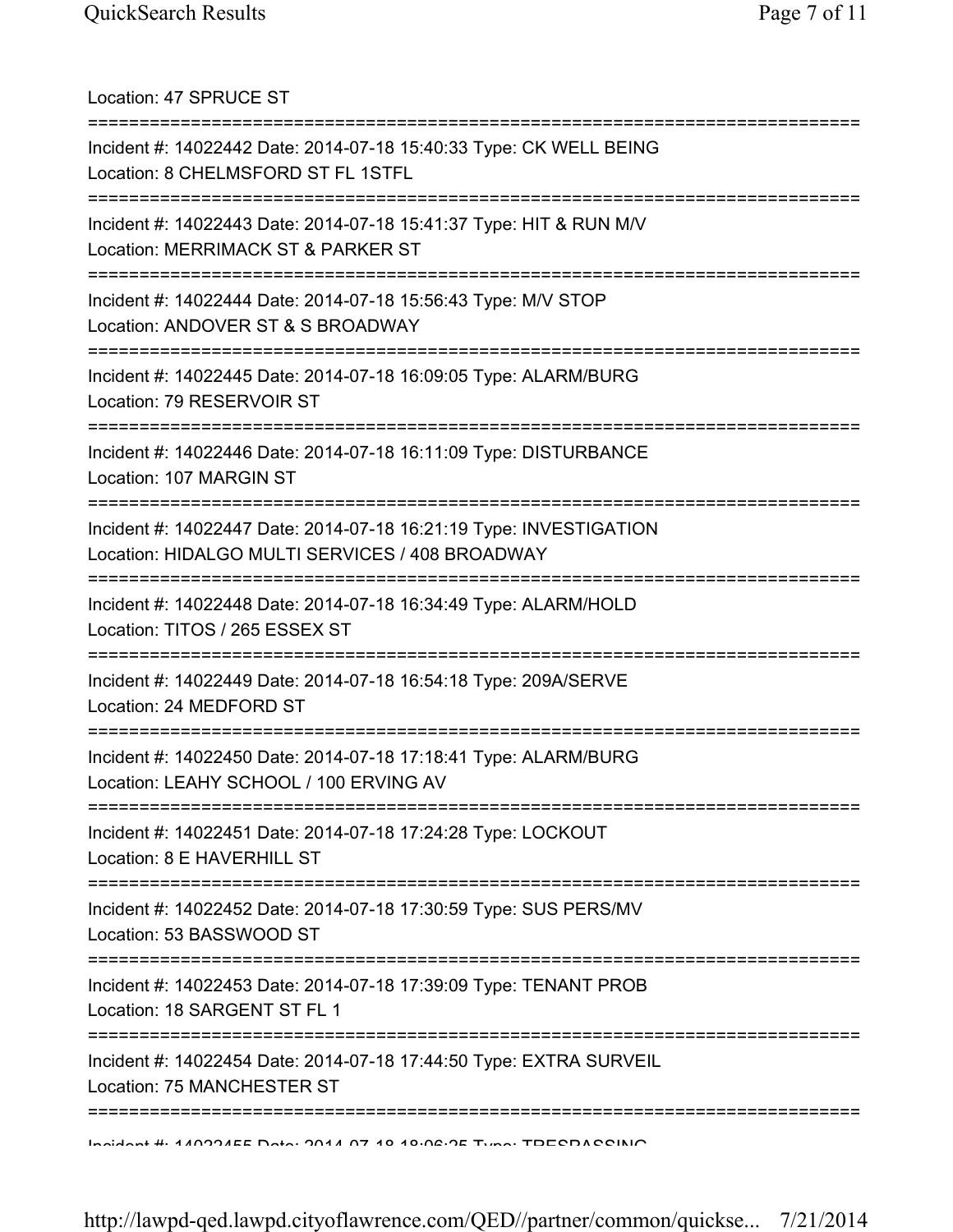Location: 33 MORTON ST =========================================================================== Incident #: 14022456 Date: 2014-07-18 18:10:30 Type: MAN DOWN Location: 621 HAVERHILL ST =========================================================================== Incident #: 14022457 Date: 2014-07-18 18:11:21 Type: THREATS Location: 172 LORING ST =========================================================================== Incident #: 14022458 Date: 2014-07-18 18:33:18 Type: EXTRA SURVEIL Location: MANCHESTER ST =========================================================================== Incident #: 14022459 Date: 2014-07-18 19:02:17 Type: DISTURBANCE Location: 212 BOXFORD ST FL 1L =========================================================================== Incident #: 14022460 Date: 2014-07-18 19:19:38 Type: INVEST CONT Location: 82 FRANKLIN ST =========================================================================== Incident #: 14022461 Date: 2014-07-18 19:35:34 Type: NEIGHBOR PROB Location: 2 RIVERVIEW PL =========================================================================== Incident #: 14022462 Date: 2014-07-18 19:45:05 Type: EXTRA SURVEIL Location: BLAKELIN ST & MANCHESTER ST =========================================================================== Incident #: 14022463 Date: 2014-07-18 19:50:04 Type: TOW OF M/V Location: FALLS BRIDGE =========================================================================== Incident #: 14022464 Date: 2014-07-18 19:55:51 Type: ASSSIT AMBULANC Location: 284 BROADWAY =========================================================================== Incident #: 14022465 Date: 2014-07-18 19:59:10 Type: FIGHT Location: MCDONALDS / 50 BROADWAY =========================================================================== Incident #: 14022466 Date: 2014-07-18 20:02:53 Type: UNKNOWN PROB Location: NORTH COMMON =========================================================================== Incident #: 14022467 Date: 2014-07-18 20:04:46 Type: ALARM/HOLD Location: RESD; HECTOR PANIAGUA 9786558078 / 25 PHILLIPS ST =========================================================================== Incident #: 14022468 Date: 2014-07-18 20:05:59 Type: VANDALISM Location: NEWBURY ST & SUMMER ST =========================================================================== Incident #: 14022469 Date: 2014 07 18 20:18:34 Type: SUS PERS/MV

http://lawpd-qed.lawpd.cityoflawrence.com/QED//partner/common/quickse... 7/21/2014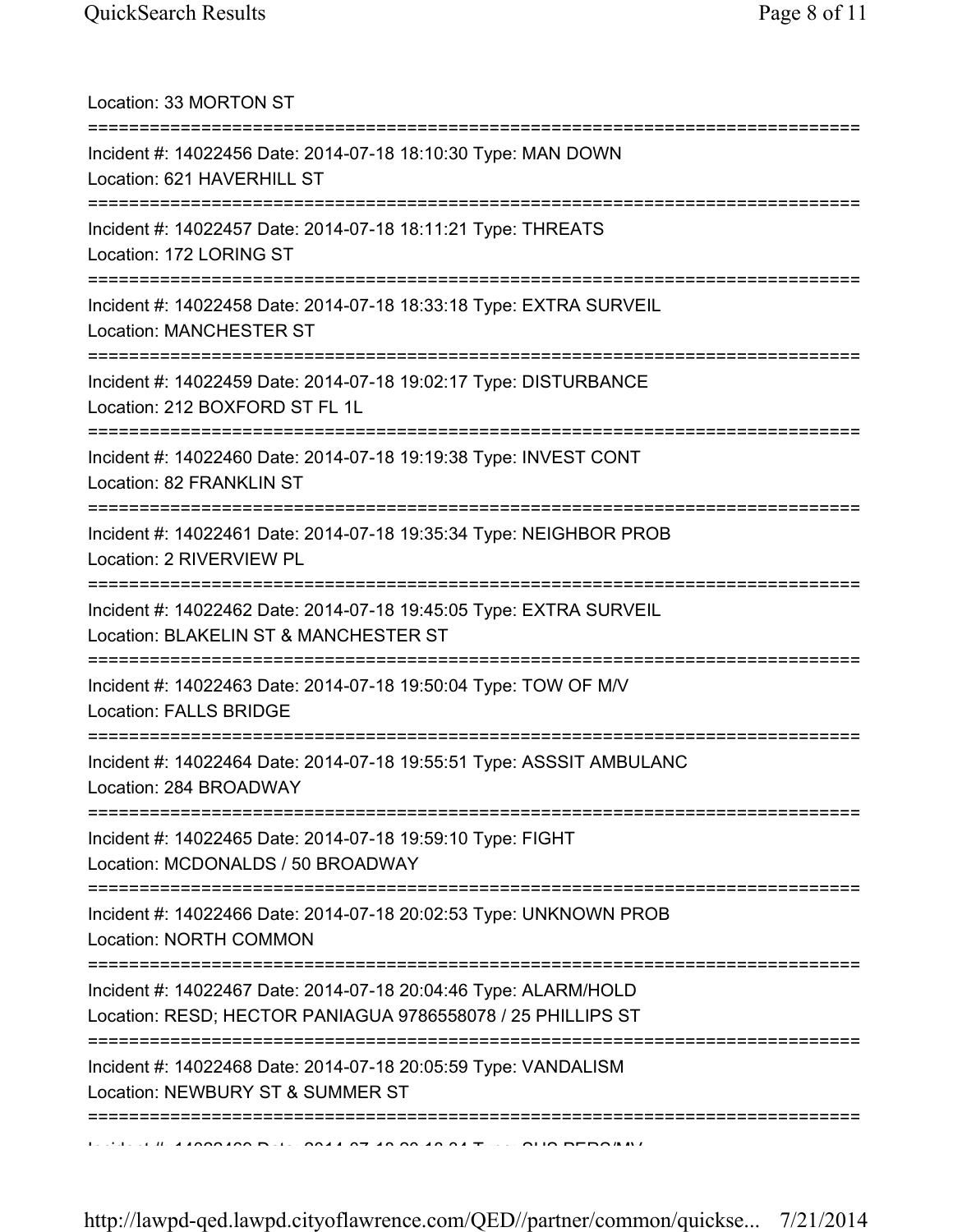| Location: EMMETT ST & KINGSTON<br>======================                                                               |
|------------------------------------------------------------------------------------------------------------------------|
| Incident #: 14022470 Date: 2014-07-18 20:19:54 Type: NOISE ORD<br>Location: 231 WATER ST #37 FL 3                      |
| Incident #: 14022471 Date: 2014-07-18 20:20:48 Type: M/V STOP<br>Location: LAWRENCE ST & METHUEN ST                    |
| Incident #: 14022472 Date: 2014-07-18 20:27:41 Type: SUS PERS/MV<br><b>Location: STEARNS AV</b>                        |
| Incident #: 14022473 Date: 2014-07-18 20:37:57 Type: ALARM/BURG<br>Location: LAWRENCE BOYS + GIRLS CLUB / 136 WATER ST |
| Incident #: 14022474 Date: 2014-07-18 20:38:13 Type: DISTURBANCE<br>Location: 41 COOLIDGE ST                           |
| Incident #: 14022475 Date: 2014-07-18 20:39:05 Type: TRESPASSING<br>Location: 266 BROADWAY                             |
| Incident #: 14022476 Date: 2014-07-18 20:40:29 Type: ALARM/BURG<br>Location: 130 PHILLIPS ST                           |
| Incident #: 14022477 Date: 2014-07-18 20:41:58 Type: EXTRA SURVEIL<br>Location: MANCHESTER ST PARK                     |
| Incident #: 14022478 Date: 2014-07-18 20:48:50 Type: DISTURBANCE<br>Location: 42 SHATTUCK ST                           |
| Incident #: 14022479 Date: 2014-07-18 20:56:08 Type: COURT DOC SERVE<br>Location: 667 ESSEX ST #B-15                   |
| Incident #: 14022480 Date: 2014-07-18 21:19:08 Type: EXTRA SURVEIL<br>Location: 25 MANCHESTER ST                       |
| ===========<br>Incident #: 14022481 Date: 2014-07-18 21:43:32 Type: M/V STOP<br>Location: ERVING AV & LAWRENCE ST      |
| Incident #: 14022483 Date: 2014-07-18 21:44:38 Type: CK WELL BEING<br>Location: 48 SYLVESTER ST                        |
|                                                                                                                        |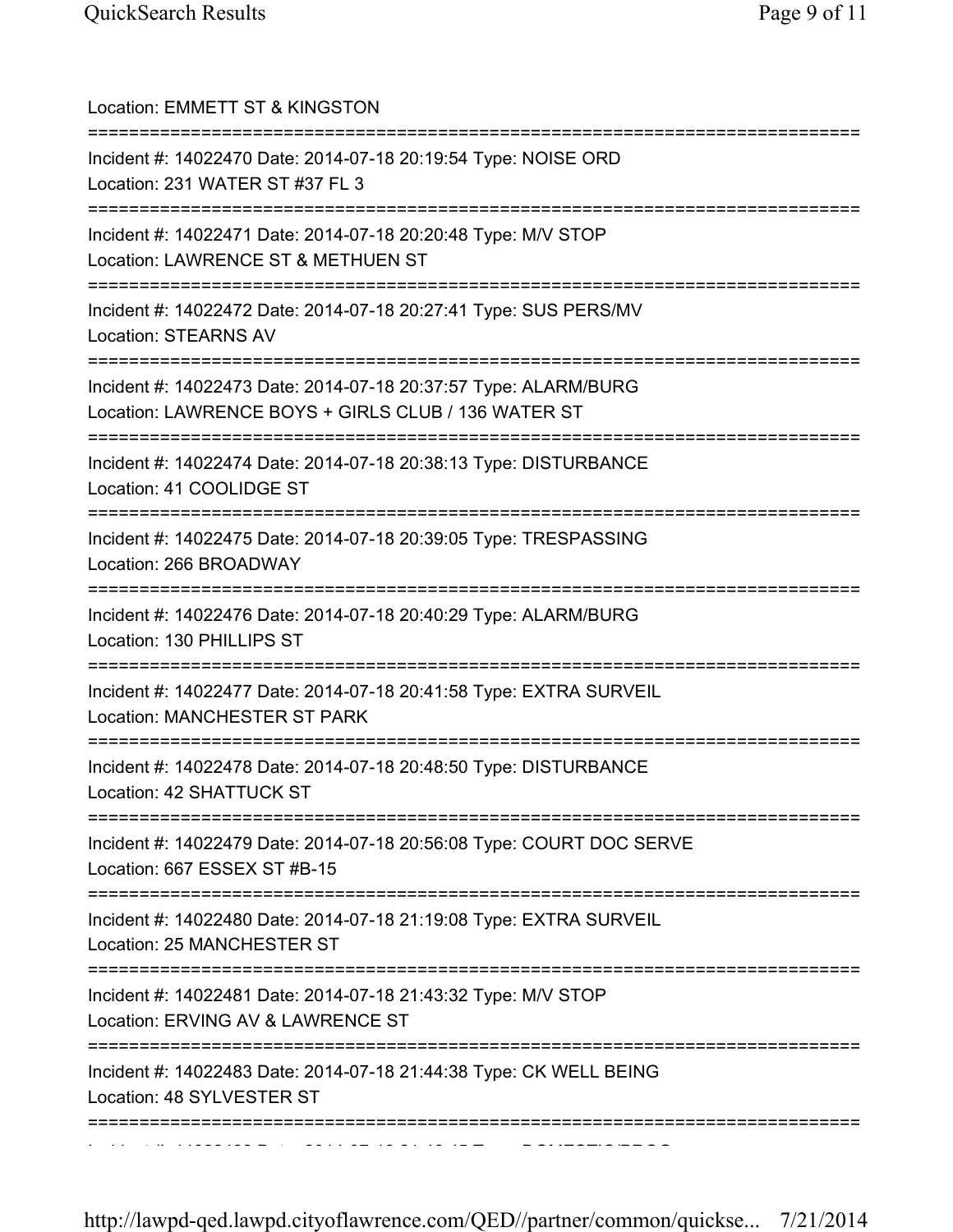| Location: 64 MANCHESTER ST #8 FL 2<br>===================                                                                    |
|------------------------------------------------------------------------------------------------------------------------------|
| Incident #: 14022484 Date: 2014-07-18 21:48:56 Type: NEIGHBOR PROB<br>Location: 20 ALLYN TER FL 1                            |
| Incident #: 14022485 Date: 2014-07-18 22:02:34 Type: CHILD ABUSE<br>Location: ROMANOS PIZZA / 301 MERRIMACK ST               |
| Incident #: 14022486 Date: 2014-07-18 22:05:02 Type: ALARM/BURG<br>Location: CENTRAL CATHOLIC HIGH SCHOOL / 300 HAMPSHIRE ST |
| Incident #: 14022487 Date: 2014-07-18 22:05:37 Type: CRUISER ACCID<br>Location: LAWRENCE ST & LEXINGTON ST                   |
| Incident #: 14022488 Date: 2014-07-18 22:16:18 Type: NOISE ORD<br>Location: 144 CHESTER ST                                   |
| Incident #: 14022489 Date: 2014-07-18 22:16:54 Type: FIRE WORKS<br>Location: ARLINGTON ST & WILLOW ST                        |
| Incident #: 14022490 Date: 2014-07-18 22:25:00 Type: NOISE ORD<br>Location: 77 SALEM ST                                      |
| Incident #: 14022491 Date: 2014-07-18 22:46:07 Type: DISABLED MV<br>Location: BROADWAY & MANCHESTER ST                       |
| Incident #: 14022492 Date: 2014-07-18 22:47:20 Type: TOW/REPOSSED<br>Location: 114 PHILLIPS ST                               |
| Incident #: 14022493 Date: 2014-07-18 23:08:47 Type: LARCENY/PAST<br>Location: 199 SOUTH BROADWAY<br>=======                 |
| Incident #: 14022494 Date: 2014-07-18 23:13:38 Type: TOW/REPOSSED<br>Location: 71 OAK ST                                     |
| Incident #: 14022495 Date: 2014-07-18 23:36:20 Type: M/V STOP<br>Location: BROADWAY & LOWELL ST                              |
| Incident #: 14022496 Date: 2014-07-18 23:38:30 Type: NOISE ORD<br>Location: 33 CLIFTON ST                                    |
|                                                                                                                              |